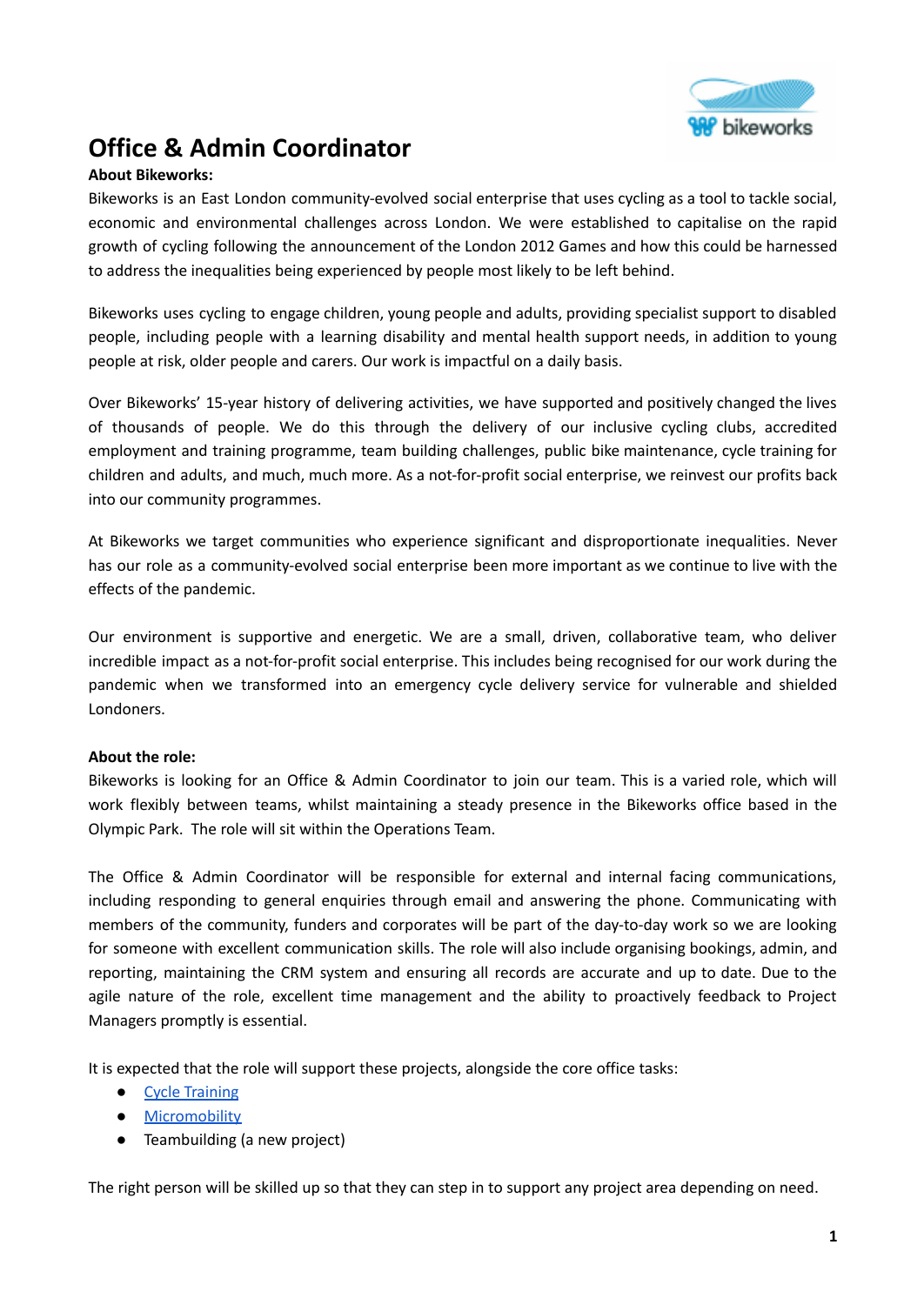### **Salary and Conditions:**

- Salary: 23-26k
- Full Time 35 hours per week (Core times Mon Fri, between 09.00am 5.30pm) TBC
- 25 days holiday + Public Holidays
- Pension contribution
- Participation in the Cycle to Work scheme
- Permanent Contract, 3-month probationary period
- Office-based role

To apply for this role, please read the Job Description and Person Specification.

Send a CV and Covering Letter to [beth.nichols@bikeworks.org.uk](mailto:beth.nichols@bikeworks.org.uk)

In the Covering Letter please provide examples of how you meet the Person Specification, outlining your skills and experience, and why you would like to work at Bikeworks in this role.

Deadline for Applications: 22nd May 2022 Interviews Dates: 25th and 26th of May 2022

### **Right to Work:**

Please note that we are only able to accept applications from candidates who have the right to work in the UK.

### **Equal Opportunities:**

Bikeworks is committed to inclusion. We want to ensure that our team represents a wider cross-section of society, this means providing access to everyone. If you require any reasonable adjustments to be made to support you in applying or at interview, please do let us know.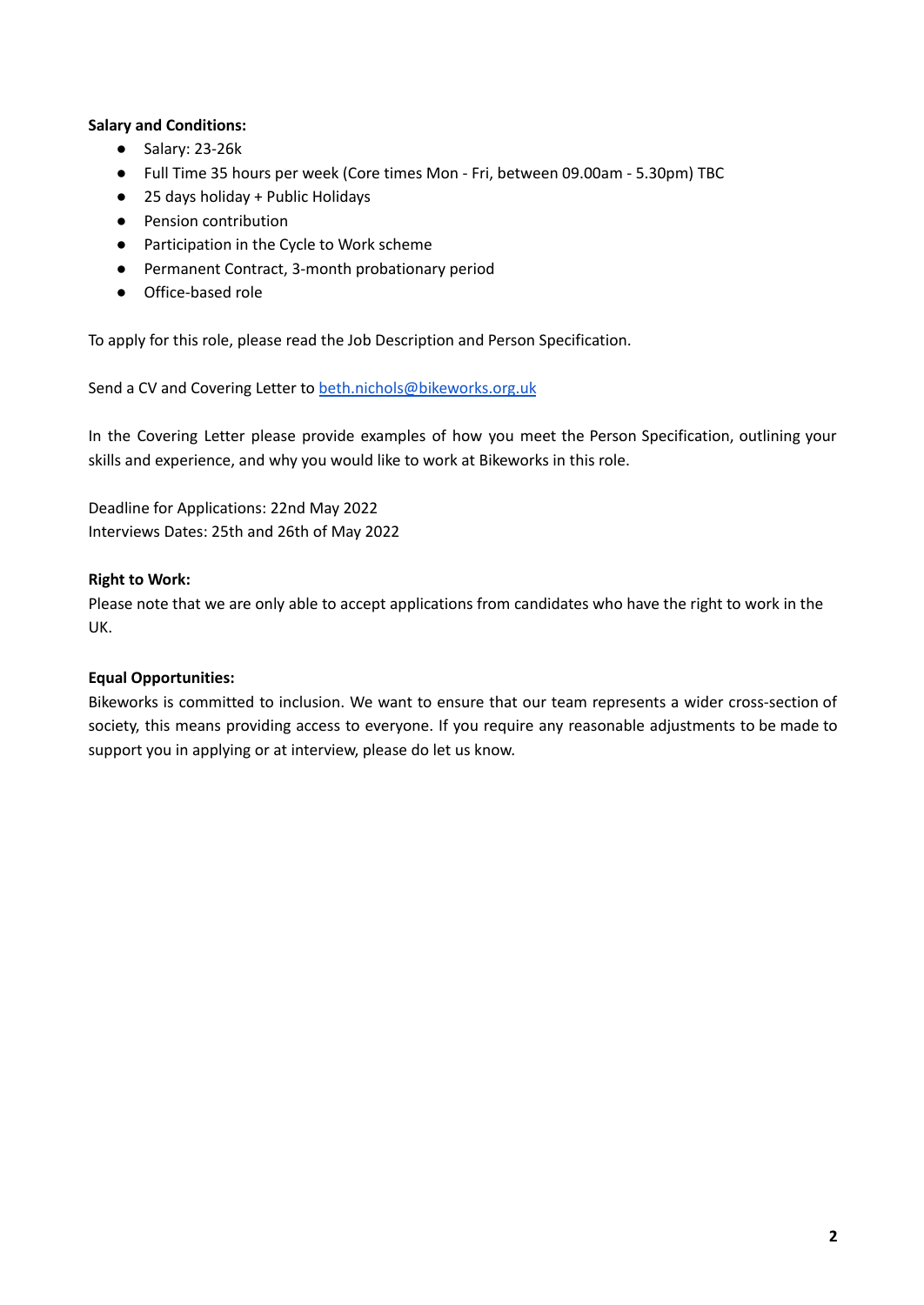## **Job Description**

### **Scope of the Role:**

The role is responsible for providing a reliable presence within our office and our two training centres, and to be the first point of enquiries for members of the public. In addition to office duties, the role will be responsible for supporting Project Managers to oversee the smooth delivery of our projects. As a team player, you will be flexible and dynamic, happy to jump into busy projects and apply your organisation and communication skills to help solve problems and improve efficiency.

**On a typical day, you might:** answer customer enquiries and direct them to the relevant department/team, support a Project Manager with booking an instructor for an upcoming Cycle Training Course, input feedback data into the CRM, print certificates for participants, send confirmation emails to participants, attend and contribute to the weekly Operations Meeting.

As we continue to scale our offer to corporates and businesses we require people who will focus on quality delivery, providing a professional service, while acting as an ambassador for the whole of Bikeworks.

### **Office/Centres Coordination**

- Answer the phones and enquiries inbox, fielding and referring enquiries in a timely and accurate manner
- Coordinating bookings in our two Training Centres, ensuring access and that safety equipment is available
- Providing a friendly and welcoming service to members of the public who drop into the office and training centres
- Ensuring training centres are ready for activities and that staff are informed when it is not available
- Maintaining a clean and organised office space; purchasing stock and equipment
- Supporting Operations Manager with implementing place and people based HR Policies
- Handling petty cash float

### **Project Admin Support**

- Build relationships with customers
- Communication with freelancers relating to their onboarding, documentation, ongoing support and booking work (overseen by relevant Project Manager)
- Follow data and systems processes to ensure efficiency and consistency across projects and activities.
- Attend and contribute to Team Meetings
- Ensure the shared drive and its folders are updated and used efficiently.
- Update CRM system and contribute to the accurate reporting of Bikeworks activities
- Any ad hoc tasks that might come your way

### **Person Specification**

### **Essential Skills & Experience**

- Minimum 1 to 2 years of administrative support, preferably in a charity, NGO, not-for-profit or social enterprise setting
- Excellent spoken and written communication skills in English
- Experience of following processes and procedures to detail
- Experience of managing office stock
- Experience of handling a petty cash float
- Strong IT competency including in: Gsuite, Excel, Microsoft Packages, Xero, Hootsuite, CRM systems
- Strong customer service skills
- Ability to work proactively and independently, as well as part of a team